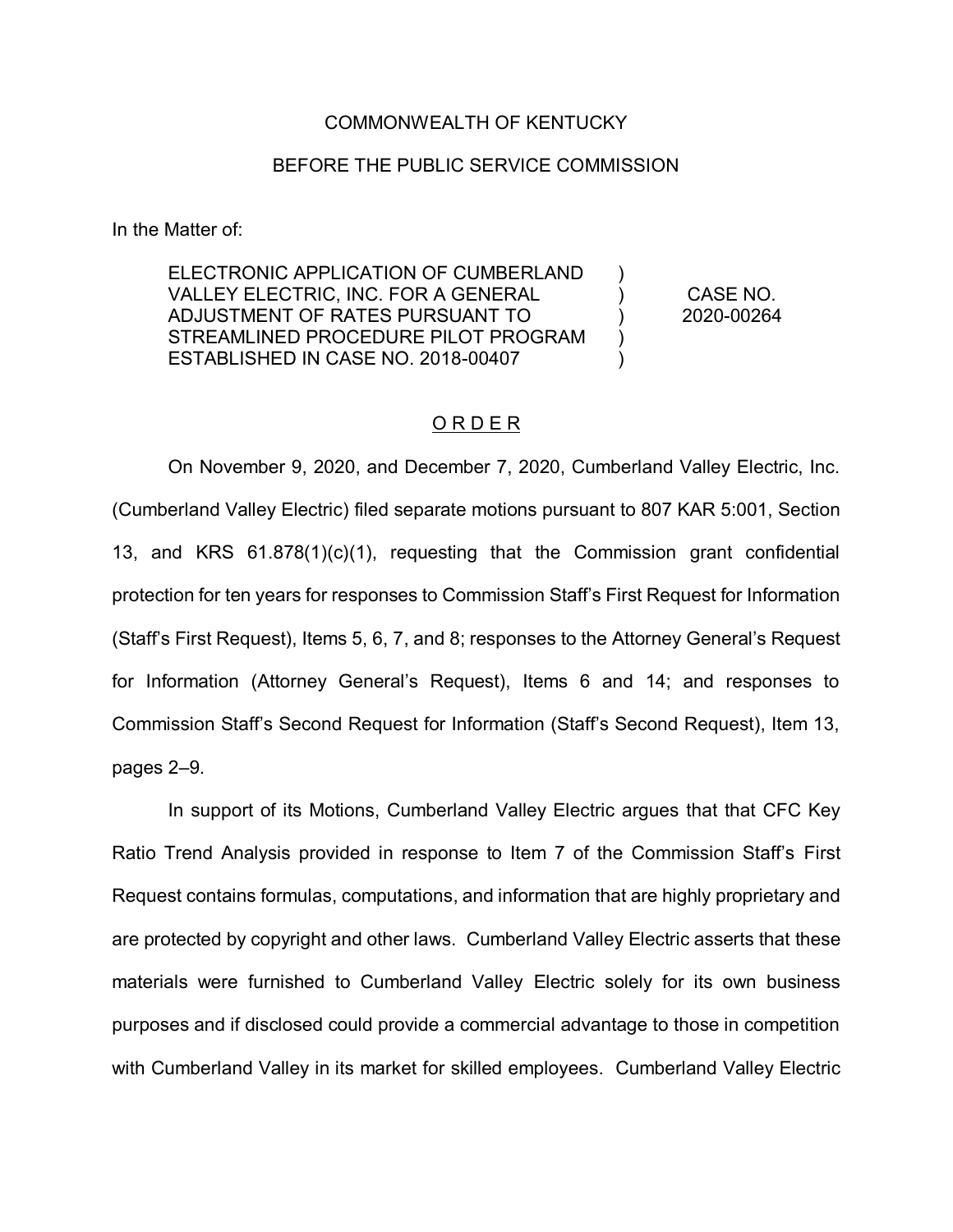also asserts that the Key Ratio Trend Analysis is protected by copyright law and only given to Cumberland Valley for use for Cumberland Valley's business purposes.

Cumberland Valley Electric's response to Staff's First Request Item 5 contains a recent wage and salary study conducted by a third-party consultant containing specific employee identity and cooperative-wide compensation information (job titles, salaries, compensation adjustments and/or similar information). Cumberland Valley Electric argues that as the salary information for related employees for Cumberland Valley is highly sensitive and personal in nature, and if disclosed could provide individuals seeking future employment with Cumberland Valley an unreasonable commercial advantage.

Cumberland Valley Electric's response to Staff's First Request Item 6 and response to Attorney General's Request, Item 14, contain the identical wage and salary plan for Cumberland Valley Electric's employees and the salary increases for certain employees. Cumberland Valley Electric argues that this information is highly sensitive and personal information regarding employees of Cumberland Valley Electric as well as highly sensitive and proprietary information, and that it the plan were released it would reveal the strategy and business decisions of Cumberland Valley Electric to the detriment of Cumberland Valley Electric and its members. Cumberland Valley Electric argues that the salary increase information as well as the salary information for related employees for Cumberland Valley Electric is highly sensitive and personal in nature, and if disclosed could provide individuals seeking future employment with Cumberland Valley Electric an unreasonable commercial advantage. Finally, Cumberland Valley Electric argues that the information is retained by Cumberland Valley Electric on a need-to-know basis and is only distributed within Cumberland Valley Electric to those people holding select positions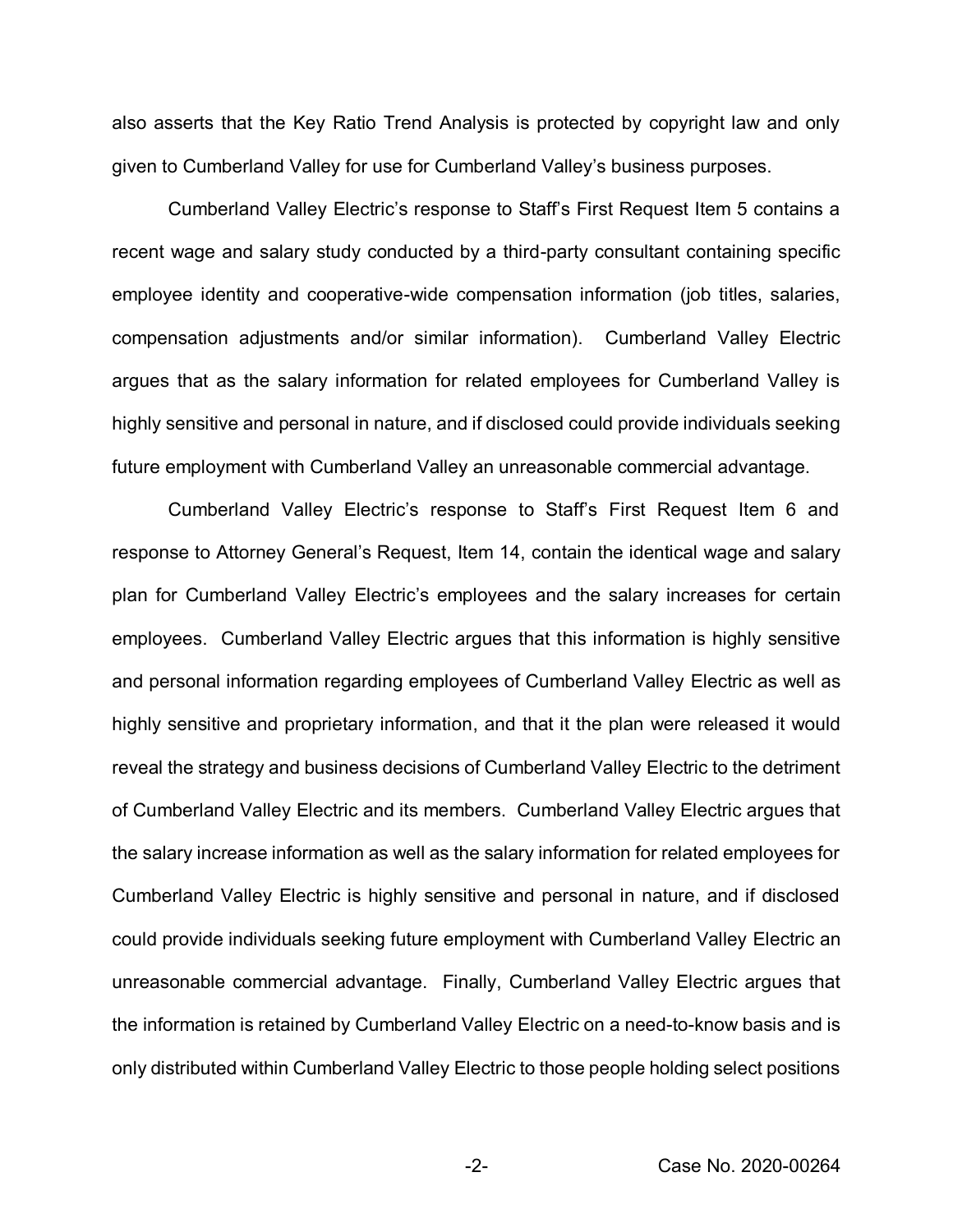who must have access for business purposes, and that it is generally recognized as confidential and proprietary in the utility industry and elsewhere.

Cumberland Valley Electric's response to Attorney General's Request Item 6, contains salary information provided for the identified employees has been redacted as Cumberland Valley Electric asserts that it is information of a personal nature for these employees. The responses identify Cumberland Valley Electric employees that are relatives of Ted Hampton, president and CEO of Cumberland Valley Electric. The employees and their titles are William J. Hampton, superintendent; Karen Hampton, bookkeeper; and Stephen Hampton, assistant superintendent. The response redacted all of the salaries for these three employees.

Cumberland Valley Electric's response to Staff's First Request, Item 8, contains the collective bargaining agreement between Cumberland Valley Electric and its union employees. Cumberland Valley Electric asserts that this information is highly sensitive and contains business decisions and strategy regarding Cumberland Valley's union employees that could be detrimental to both Cumberland Valley Electric and its members if this information became public.

Cumberland Valley Electric's response to Staff's Second Request Item 13, pages 2–9, contains information provided in support of certain nonrecurring charges. Cumberland Valley Electric argues that this information could be used to determine the salary paid to certain employees based on the amount of time spent and the cost allocated to that employee's time. Cumberland Valley Electric asserts that this information is highly sensitive and personal information regarding employees of Cumberland Valley Electric as well as highly sensitive and proprietary information. If the salary information was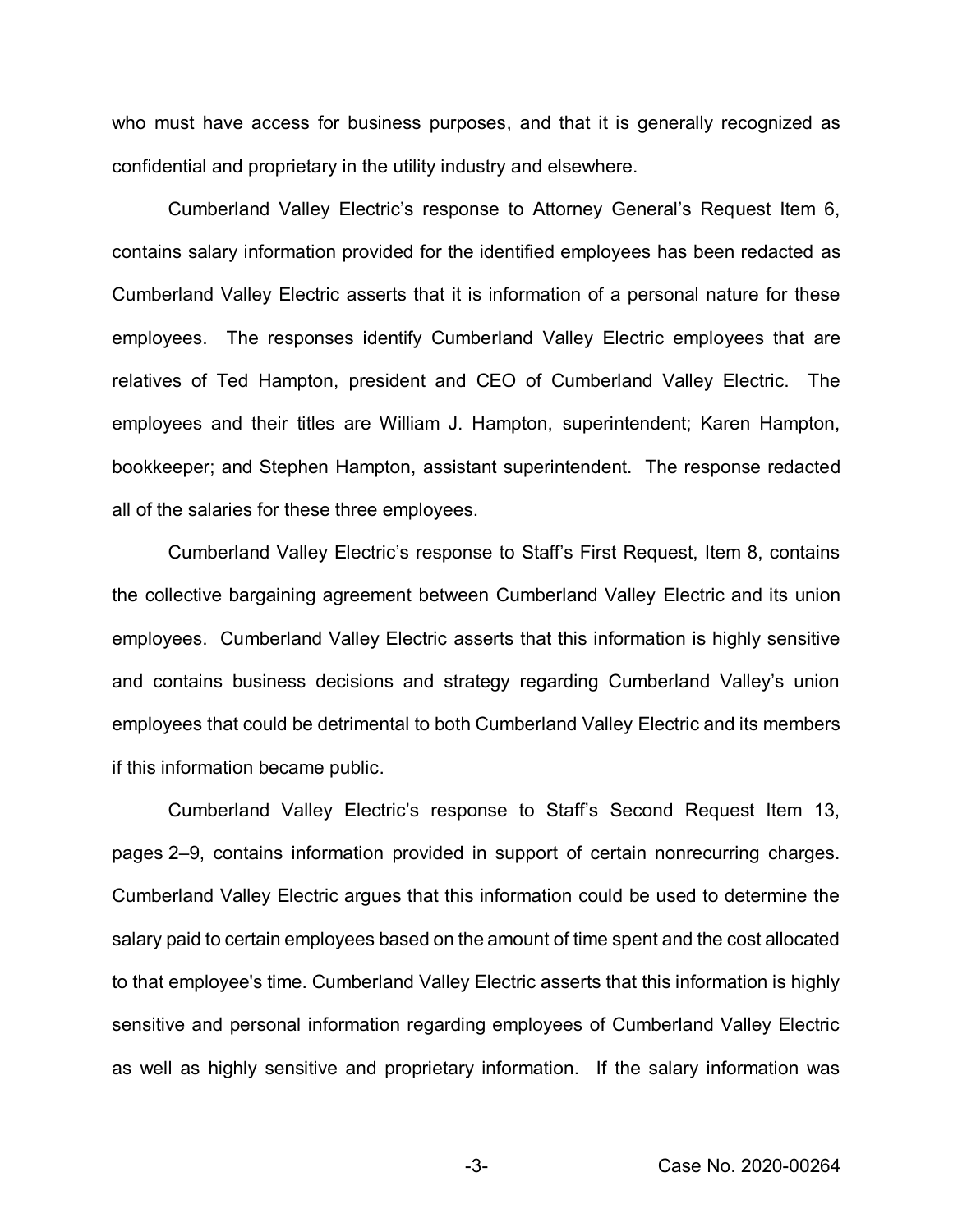released it would reveal the strategy and business decisions of Cumberland Valley Electric to the detriment of Cumberland Valley Electric and its members.

Having considered the motion and the material at issue, the Commission finds that Cumberland Valley Electric's motion should be granted in part and denied in part. The Commission finds that the designated material contained in Cumberland Valley Electric's responses to Staff's First Request Item 5 and Item 8, Cumberland Valley Electric's response to Staff's Second Request Item 13, are records that meet the criteria for confidential treatment and are exempted from public disclosure pursuant to KRS 61.878(1)(c)(1) and 807 KAR 5:001, Section 13.

The Commission further finds that the request for confidential treatment should be denied for portions of Cumberland Valley Electric's responses to Staff's First Request Item 6 and Attorney General Request Item 14, and Cumberland Valley Electric's response to Attorney General Request Item 6. The Commission has previously held that information pertaining to executive officer compensation is not entitled to confidential protection because the Commission has historically denied confidential treatment for information pertaining to executive officer compensation.<sup>1</sup> Cumberland Valley Electric's responses to Staff's First Request Item 6 and Attorney General Request Item 14, pages 24–29, contain information relating to executive officer compensation and should have been filed publically with the Commission. Cumberland Valley Electric should have, for these pages, redacted the compensation information for only nonexecutive employees

<sup>&</sup>lt;sup>1</sup> The Commission has generally held that executive officer salary and compensation does not meet the criteria for confidential treatment because salaries are included as an expense in base rate calculations and because certain executive salary information must be disclosed to the public in any case in other regulatory filings. *See*, e.g., Case No. 2017-00349, *Electronic Application of Atmos Energy Corporation for an Adjustment of Rates and Tariff Modifications* (Ky. PSC May 17, 2018) at 1–2; *See also*, Case No. 2012- 00221, *Application of Kentucky Utilities Company for an Adjustment of its Electric Rates* (Ky. PSC Sept. 11, 2013) at 1 (denying a request to treat executive salary and benefits as confidential for those reasons).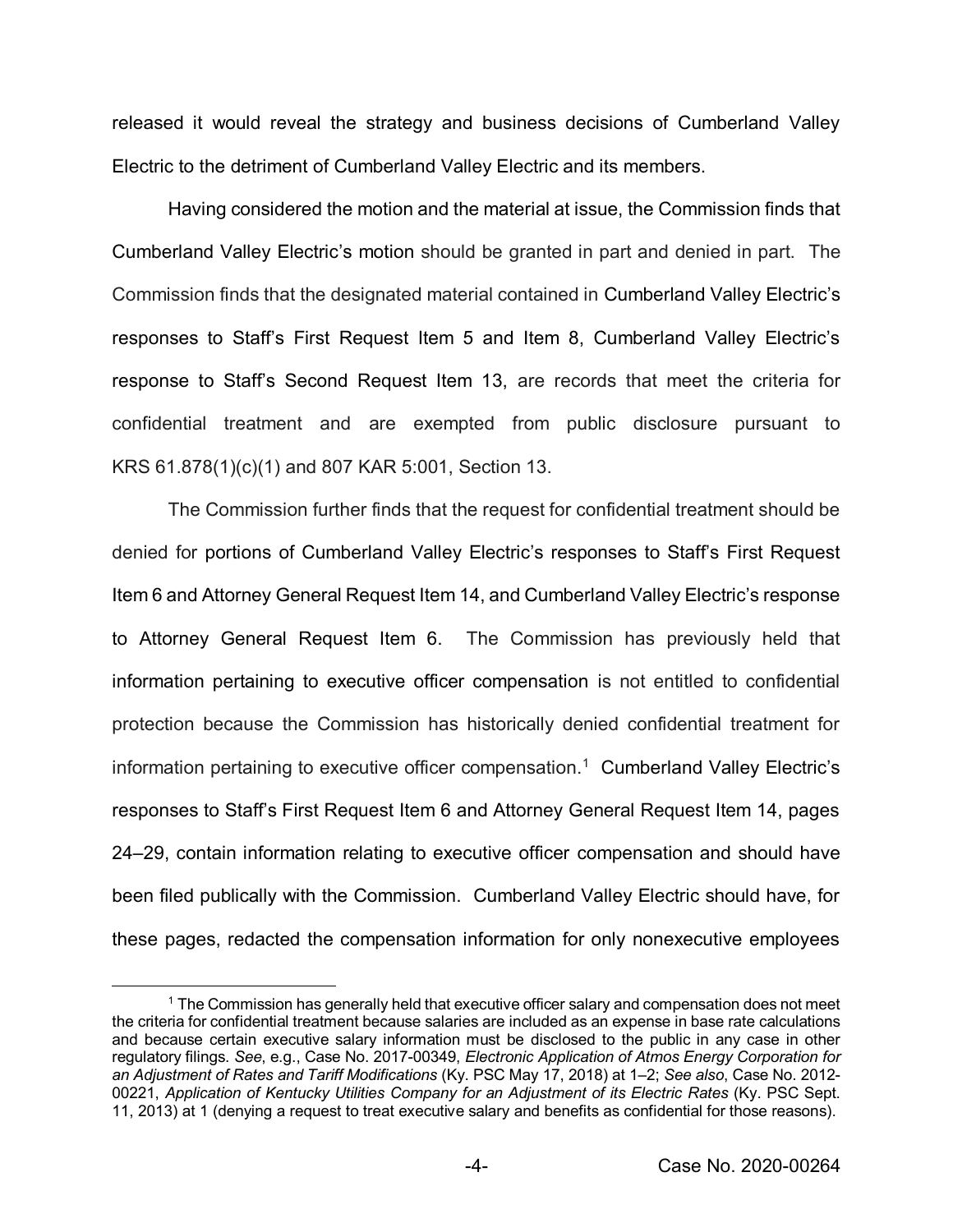and filed the response with the Commission in that manner. The Commission notes that Cumberland Valley Electric lists its office manager, construction superintendent, and president and CEO as officers in Cumberland Valley Electric's U.S. Internal Revenue Service 990 form, as well as lists those officers' salaries. Therefore, the information pertaining to these three positions should be publically available and not redacted in the response to Attorney General Request Item 14.<sup>2</sup> Additionally, Cumberland Valley Electric's response to Attorney General Request Item 6 redacts the salaries of William J. Hampton, superintendent; Karen Hampton, bookkeeper; and Stephen Hampton, assistant superintendent. It appears to the Commission that William J. Hampton, and according to Cumberland Valley Electric's publically filed U.S. Internal Revenue Service Form 990 which lists Mr. Hampton's as an office and includes his salary, is considered an executive officer of Cumberland Valley Electric and and his salary should not have been redacted.<sup>3</sup> Therefore, the executive compensation information contained in Cumberland Valley Electric's responses to Staff's First Request Item 6 and Attorney General Request Item 14, pages 24–29, and the salary of William J. Hampton contained in Cumberland Valley Electric's response to Attorney General Request Item 6 do not meet the criteria for confidential treatment and is not exempted from public disclosure pursuant to KRS 61.878(1)(c)(1) and 807 KAR 5:001, Section 13.

<sup>&</sup>lt;sup>2</sup> Cumberland Valley Electric's IRS Form 990 for the fiscal year ending 2019 may be viewed here: https://projects.propublica.org/nonprofits/organizations/610169533/202041749349300804/IRS990 (Last accessed Feb.16, 2021).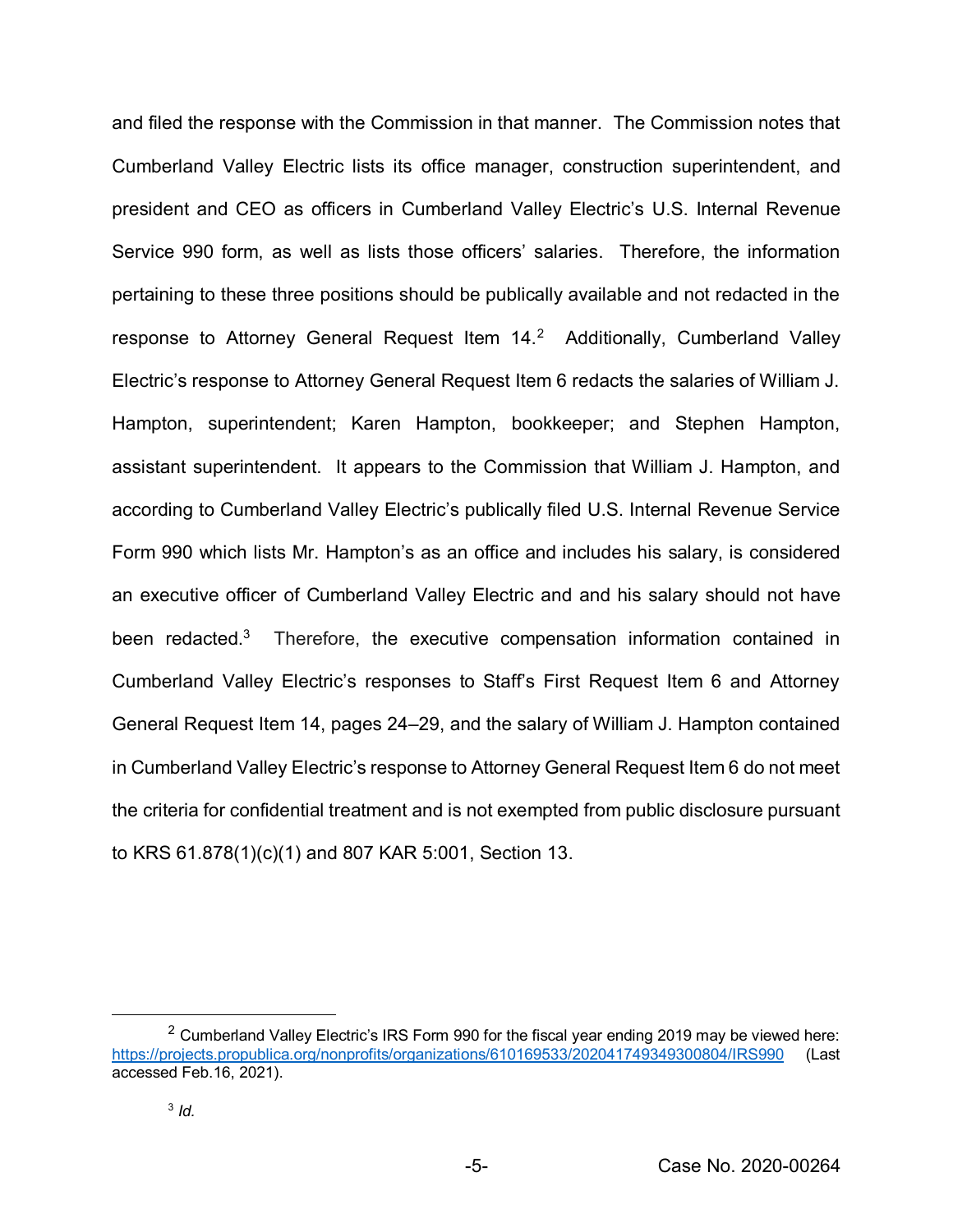IT IS THEREFORE ORDERED that:

1. Cumberland Valley Electric's motion for confidential treatment filed on December 7, 2020, is granted.

2. Cumberland Valley Electric's motion for confidential treatment filed on November 9, 2020, is granted in part and denied in part.

3. Cumberland Valley Electric's motion for confidential treatment for the responses to Staff's First Request Item 5 and Item 8, and Cumberland Valley Electric's response to Staff's Second Request Item 13 is granted.

4. Cumberland Valley Electric's motion for confidential treatment for Cumberland Valley Electric's responses to Staff's First Request Item 6 and Attorney General Request Item 14, pages 24–29, and the salary of William J. Hampton contained in Cumberland Valley Electric's response to Attorney General Request Item 6, is denied.

5. The designated material granted confidential treatment by this Order shall not be placed in the public record or made available for public inspection ten years or until further Order of this Commission.

6. Use of the designated material granted confidential treatment by this Order in any Commission proceeding shall comply with 807 KAR 5:001, Section 13(9).

7. Cumberland Valley Electric shall inform the Commission if the designated material granted confidential treatment becomes publicly available or no longer qualifies for confidential treatment.

8. If a nonparty to this proceeding requests to inspect the material granted confidential treatment by this Order and the period during which the material has been granted confidential treatment has not expired, shall have 30 days from receipt of written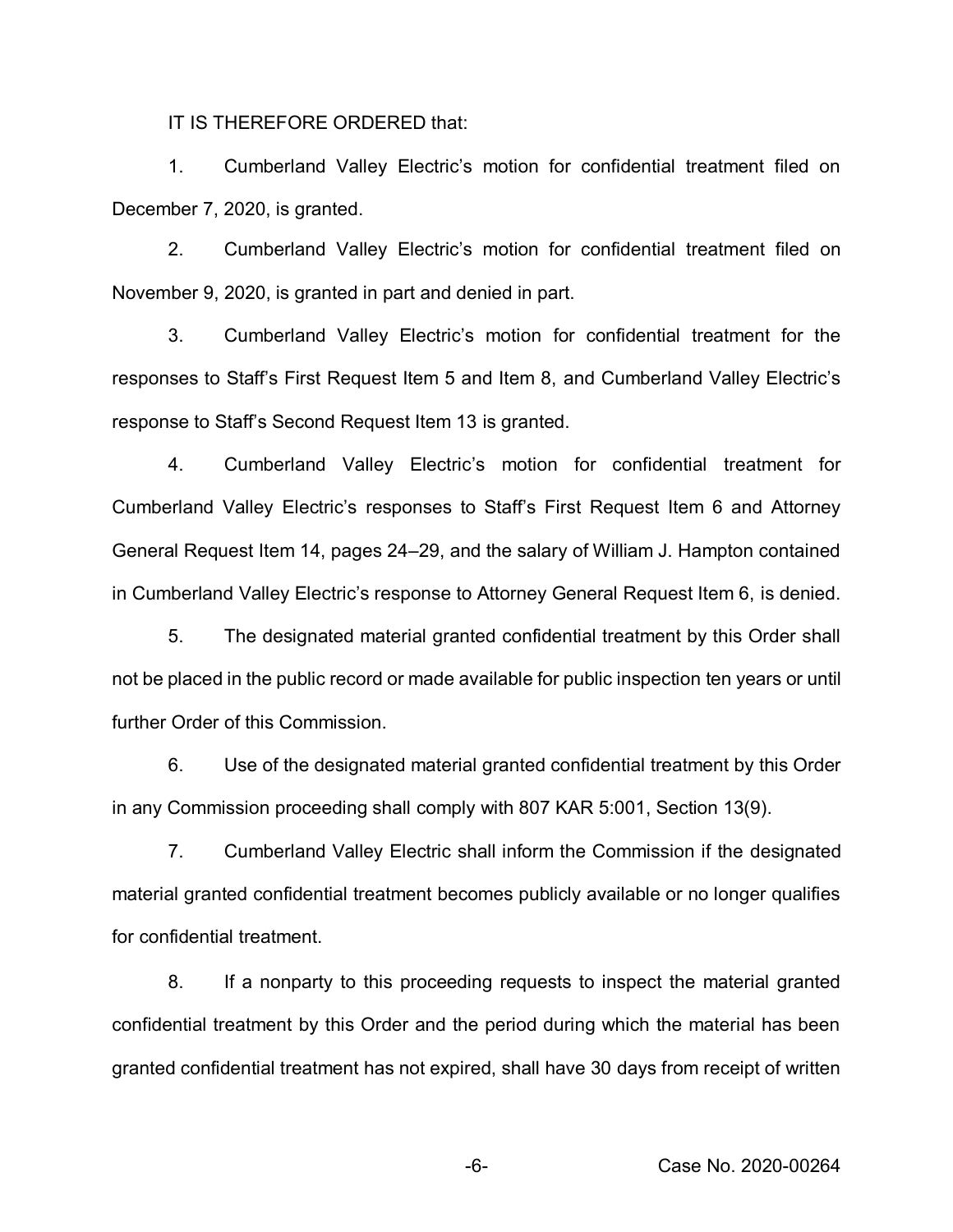notice of the request to demonstrate that the material still falls within the exclusions from disclosure requirements established in KRS 61.878. If Cumberland Valley Electric is unable to make such demonstration, the requested material shall be made available for inspection. Otherwise, the Commission shall deny the request for inspection.

9. The Commission shall not make the requested material for which confidential treatment was granted available for inspection for 30 days from the date of service of an Order finding that the material no longer qualifies for confidential treatment in order to allow Cumberland Valley Electric to seek a remedy afforded by law.

10. The designated material denied confidential treatment by this Order is not exempt from public disclosure and shall be placed in the public record and made available for public inspection.

11. If Cumberland Valley Electric objects to the Commission's determination that the requested material not be granted confidential treatment, it must seek either rehearing pursuant to KRS 278.400 or judicial review of this Order pursuant to KRS 278.410. Failure to exercise either of these statutory rights will be deemed as agreement with the Commission's determination of which materials should be granted confidential treatment.

12. Within 30 days of the date of service of this Order, Cumberland Valley Electric shall file a revised version of the designated material for which confidential treatment was denied, reflecting as unredacted the information that has been denied confidential treatment.

13. The designated material for which Cumberland Valley Electric's request for confidential treatment has been denied shall neither be placed in the public record nor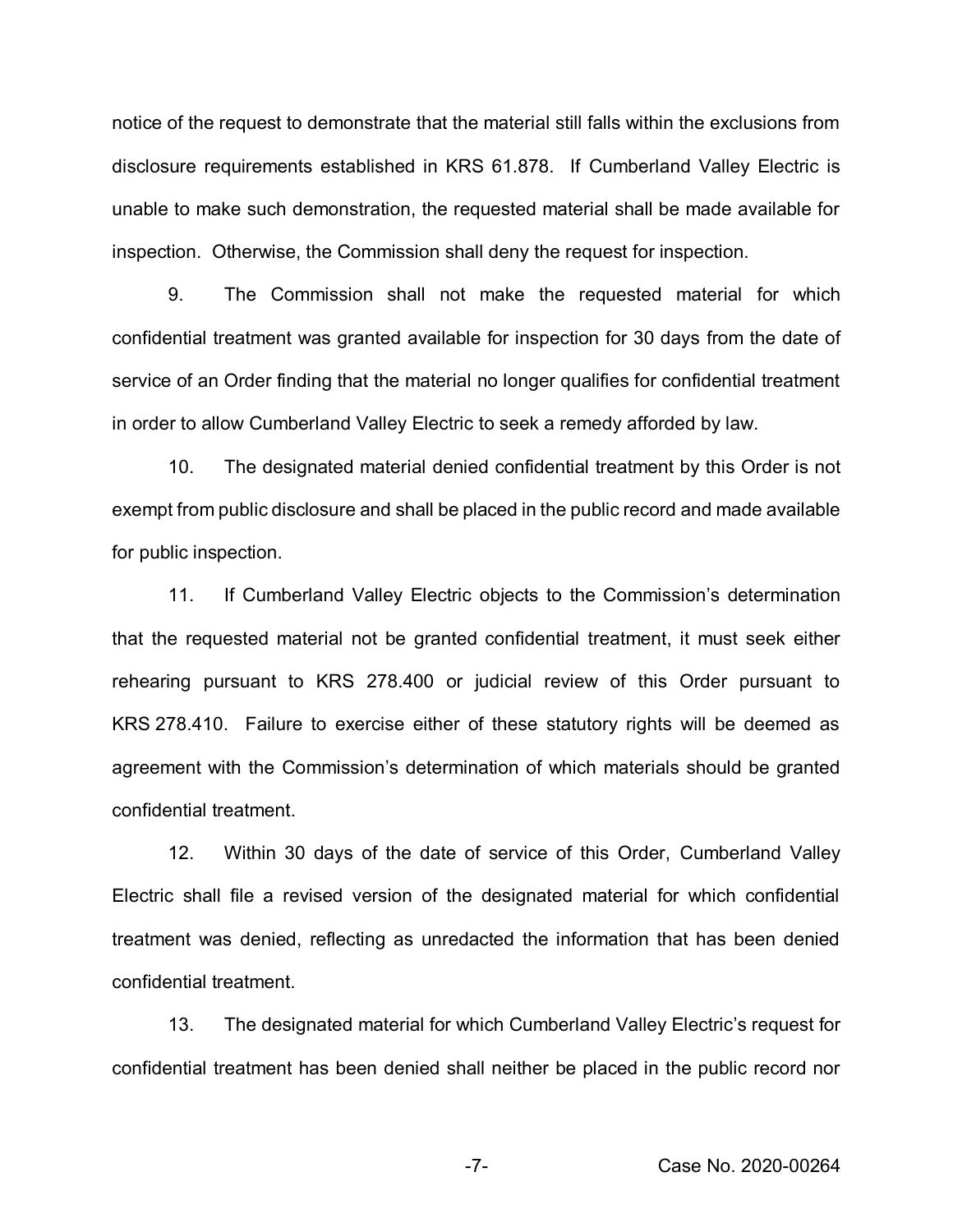made available for inspection for 30 days from the date of service of this Order to allow Cumberland Valley Electric to seek a remedy afforded by law.

## [REMAINDER OF PAGE INTENTIONALLY LEFT BLANK]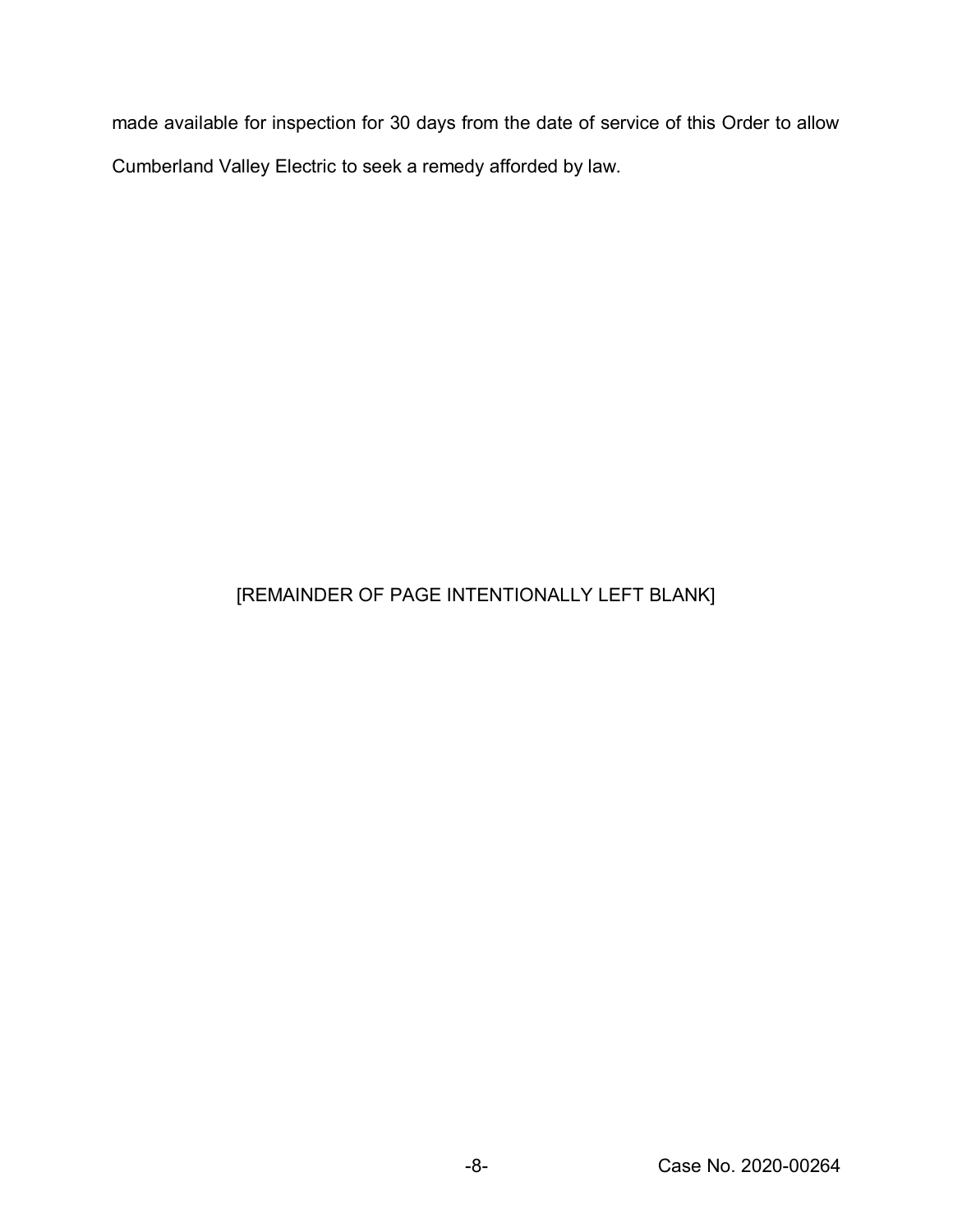By the Commission



ATTEST:

\_\_\_\_\_\_\_\_\_\_\_\_\_\_\_\_\_\_\_\_\_\_

Executive Director

Case No. 2020-00264